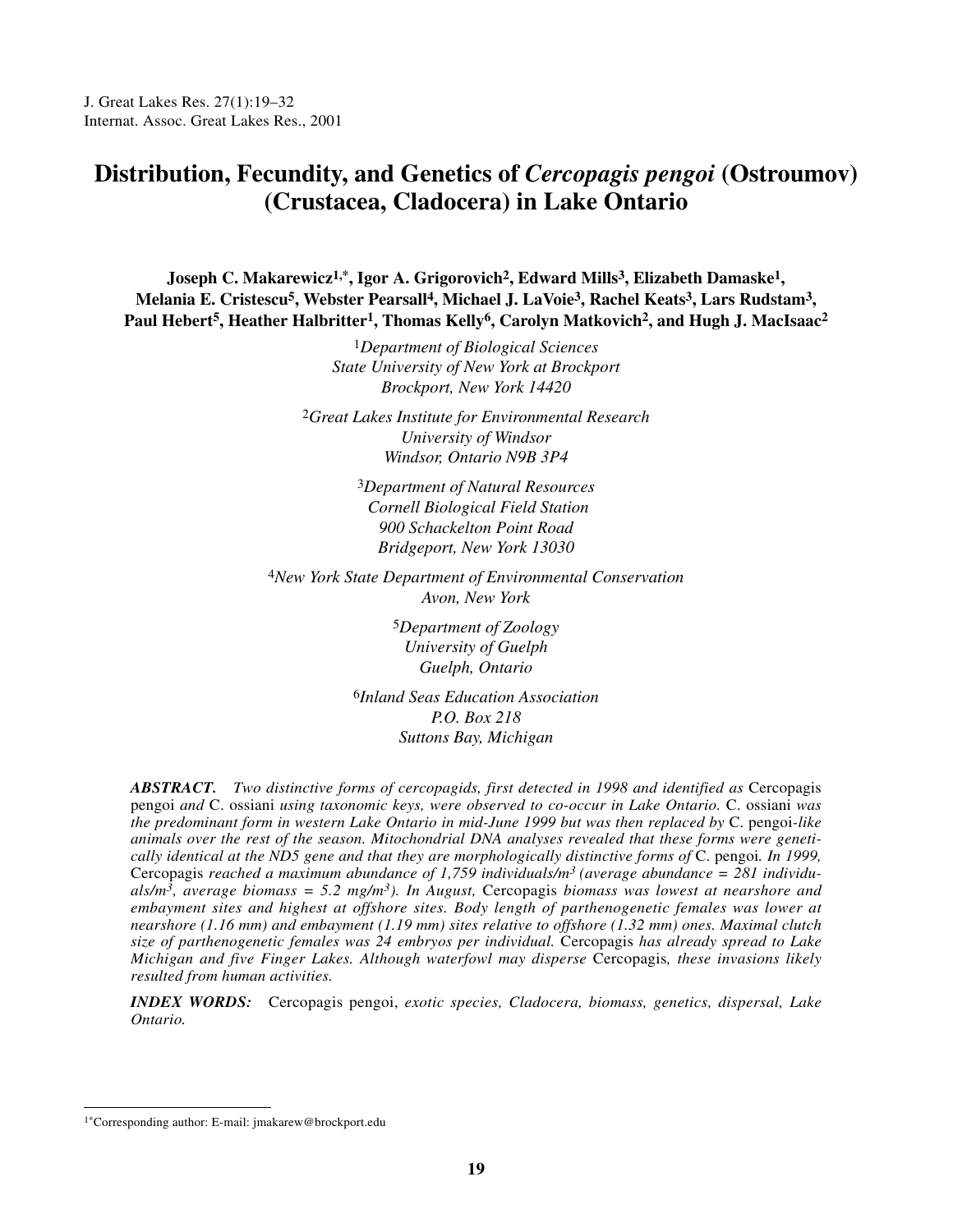# **INTRODUCTION**

Introduction of non-indigenous species to new habitats is one of the most significant mechanisms by which humans are altering the planet (MacIsaac *et al*. 1999). Ballast water transfer between international ports has been the major dispersal vector of nonindigenous species (Cohen and Carlton 1998). The Great Lakes have been invaded by an array of ballast water-borne species over the past century, with many of the recent invaders native to the Ponto-Caspian region (Mills *et al*. 1993, Ricciardi and MacIsaac 2000). Ponto-Caspian species that now dominate foodwebs of the lower Great Lakes include zebra and quagga mussels (*Dreissena polymorpha*, *D. bugensis* (in Lakes Ontario and Erie), round gobies (*Neogobius melanostomus* in Lake Erie), the amphipod *Echinogammarus ischnus* in Lake Erie, and now the cladoceran *Cercopagis pengoi* in Lake Ontario.

*Cercopagis*, a pelagic zooplankter native to the Black, Azov, Aral, and Caspian seas, has invaded brackish waters of the Baltic Sea and freshwater environments in Russia and the Ukraine (Grigorovich *et al*. 2000). First reported outside of its native range by Ojaveer and Lumberg (1995) in the waters of the Baltic Sea during 1992, it now has invaded other coastal and open-water regions of the sea (Krylov *et al*. 1999). In July 1998, sport fishermen on Lake Ontario experienced difficulty retrieving fishing lines fouled by an organism initially believed to be *Bythotrephes*—a similar-looking species that is related to *Cercopagis,* that was first observed in 1988 (Makarewicz and Jones 1990). Closer examination revealed the s-shaped caudal process characteristic of *Cercopagis* (Rivier 1998). Several independent reports confirmed the existence of *Cercopagis* in Lake Ontario in 1998 (MacIsaac *et al*. 1999; Makarewicz *et al.* 1999a; Bertram, Great Lakes National Program Office, EPA, Chicago, personal communication). Based on GLNPO data, the central portion of Lake Ontario appeared to be the population epicenter during August of 1998. However, MacIsaac *et al*. (1999) and Mills (personal communication) have collected specimens from several nearshore and embayment habitats along the north and south shores of Lake Ontario and the Bay of Quinte in July, 1998. Introduction of *Cercopagis* into Lake Ontario was attributed to ballast release from ships (MacIsaac *et al*. 1999). Grigorovich *et al.* (2000) reported on the comparative biology of this species from Lake Ontario and the Baltic and Caspian seas. Reported here

are the seasonal and spatial distribution, genetics and life history attributes of *Cercopagis pengoi* (Ostroumov) in Lake Ontario, and dispersal of the species during the summer and autumn of 1998 and spring, summer, and autumn of 1999.

# **METHODS**

# **Offshore Seasonal Sampling (Hamlin Beach State Park)**

Lake Ontario, due north of Hamlin Beach State Park (Fig. 1**,** 43° 25.110′ latitude and 77° 53.986′ longitude**),** was sampled in 1998 and 1999 for *Cercopagis* with a double Bongo tow (571-µm nylon mesh net, 50-cm diameter, equipped with flow meters). Comparison of abundance estimates from the large mesh double Bongo net and a small mesh Wisconsin net (63-µm nylon mesh net, 50-cm diameter, equipped with a flow meter) revealed similar estimates of abundance (Table 1). Temperature profiles were measured with a SeaBird CTD. In 1999, water samples (3 m depth) for chlorophyll analysis were taken and measured fluorometrically using a Turner Model 111 Fluorometer. Approximately 800 mL aliqouts were filtered through a glass fiber filter and extracted with 90% alkaline acetone (Wetzel and Likens 1994). Secchi disk depth was determined using a black and white 20 cm disk.

In 1998, samples were taken in mid June, July, and August and then biweekly into November. Initially in 1999, biweekly sampling (5 May to 22 July 1999) was employed until *Cercopagis* abundance increased in the water column. Thereafter, a weekly sampling regime was employed (22 July to 27 September 1999) until abundance began to decrease when the biweekly sampling (27 September 1999 to 28 October 1999) regime was reinstated. Depth at the sampling site was 100 m but samples were taken vertically from 20 m to the surface approximating the epilimnion (Table 2) during thermal stratification. The contents of each net were washed into separate catch buckets, transferred to bottles, and preserved with 10% buffered formalin. Because of the tendency of *Cercopagis* to clump together, all samples were counted totally for individuals, resting eggs, males, and asexual embryos. Enumeration of asexual embryos proved to be difficult owing to the presence of nondifferentiated embryos in many brood pouches. Often it was possible to recognize the dark eyes in the brood pouch and thus enumerate embryos. Reported here are the number of embryos per female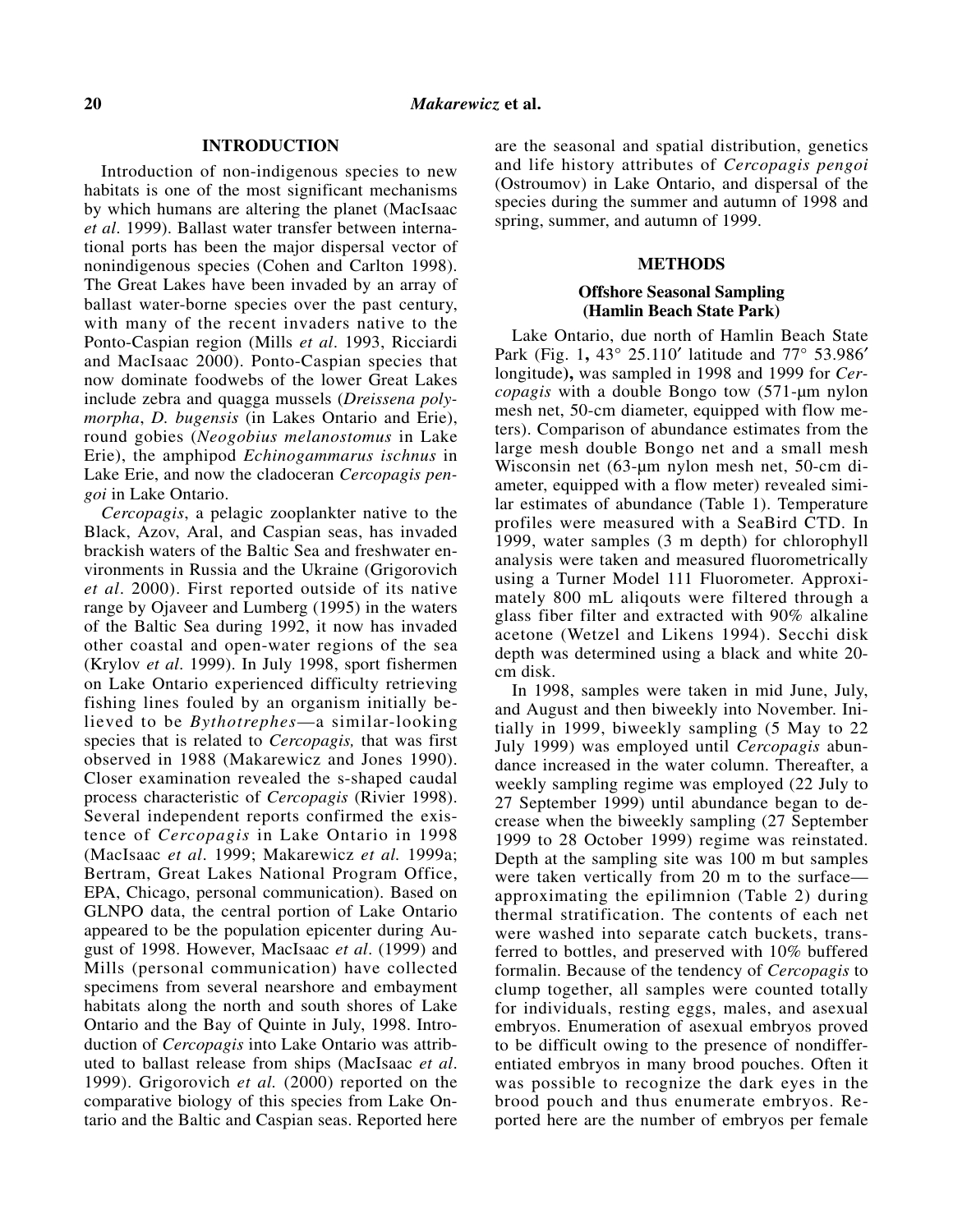

*FIG. 1.* **Cercopagis** *sampling sites on Lake Ontario. The open circle represents the seasonal offshore sampling site (depth = 100 m). Squares designate nearshore seasonal sampling sites (~10 m depth). Closed circles designate offshore sampling sites of the 9–13 August 1999 cruise (depth > 20 m). An "X" designates the seasonal embayment sampling sites (3–10 m depth).* 

for those individuals in which it was possible to differentiate embryos. This value may underestimate fecundity since it was mainly for highly fecund females that it was not possible to resolve embryo numbers. Number of individuals counted for embryos often ranged in the hundreds at the height of the population increase in August. Body length of the first one hundred individuals enumerated in each sample was measured following Grigorovich *et al*. (2000).

*TABLE 1. Comparison of Lake Ontario* **Cercopagis** *abundance estimates from a double Bongo net equipped with a large mesh net (571 µm) and a Wisconsin net equipped with a small mesh net (63 µm). Values are number/m3. For the double Bongo net, the values represent the mean and the range.*

|                   | Double Bongo<br>$(571 \mu m)$ | Wisconsin Net<br>$(63 \mu m)$ |  |  |
|-------------------|-------------------------------|-------------------------------|--|--|
| Sample Date       | mesh net)                     | mesh net)                     |  |  |
| 30 July 1999      | 242 (213-271)                 | 218                           |  |  |
| 1 September 1999  | $174(141-207)$                | 192                           |  |  |
| 27 September 1999 | $64(25-103)$                  | 31                            |  |  |

#### **Spatial-Temporal Sampling**

"Embayment" habitats were defined as shallow (approximately 3–10 m) bay sites generally isolated from offshore waters of the main lake. Relatively shallow (approximately 10 m) sites along the shoreline, fully exposed to the main lake, were categorized as "nearshore" habitat and deeper portions of the lake (> 20 m) as "offshore." Nearshore and embayment samples were collected biweekly (once every 2 weeks) from May to October in 1998 and 1999. Nearshore samples were collected at three western locations along the south shore (Niagara River east, Niagara River west, and Oak Orchard), four eastern locations (Galloo Island, Chaumont Bay, Sandy Pond, and Sodus Bay), and one central location (Irondequoit Bay)(Fig. 1). Nearshore samples were also taken at Oakville and Grimsby, Ontario, Canada. Only fecundity data are reported from these sites. Embayment samples were collected at Chaumont Bay, Sandy Pond, Sodus Bay, and Irondequoit Bay. Twelve offshore samples were collected from EPA's R/V *Lake Guardian* from 9 to 13 August 1999 (Fig. 1).

*Cercopagis* was collected (153-µm mesh nylon net, 50-cm diameter, equipped with a flow meter) at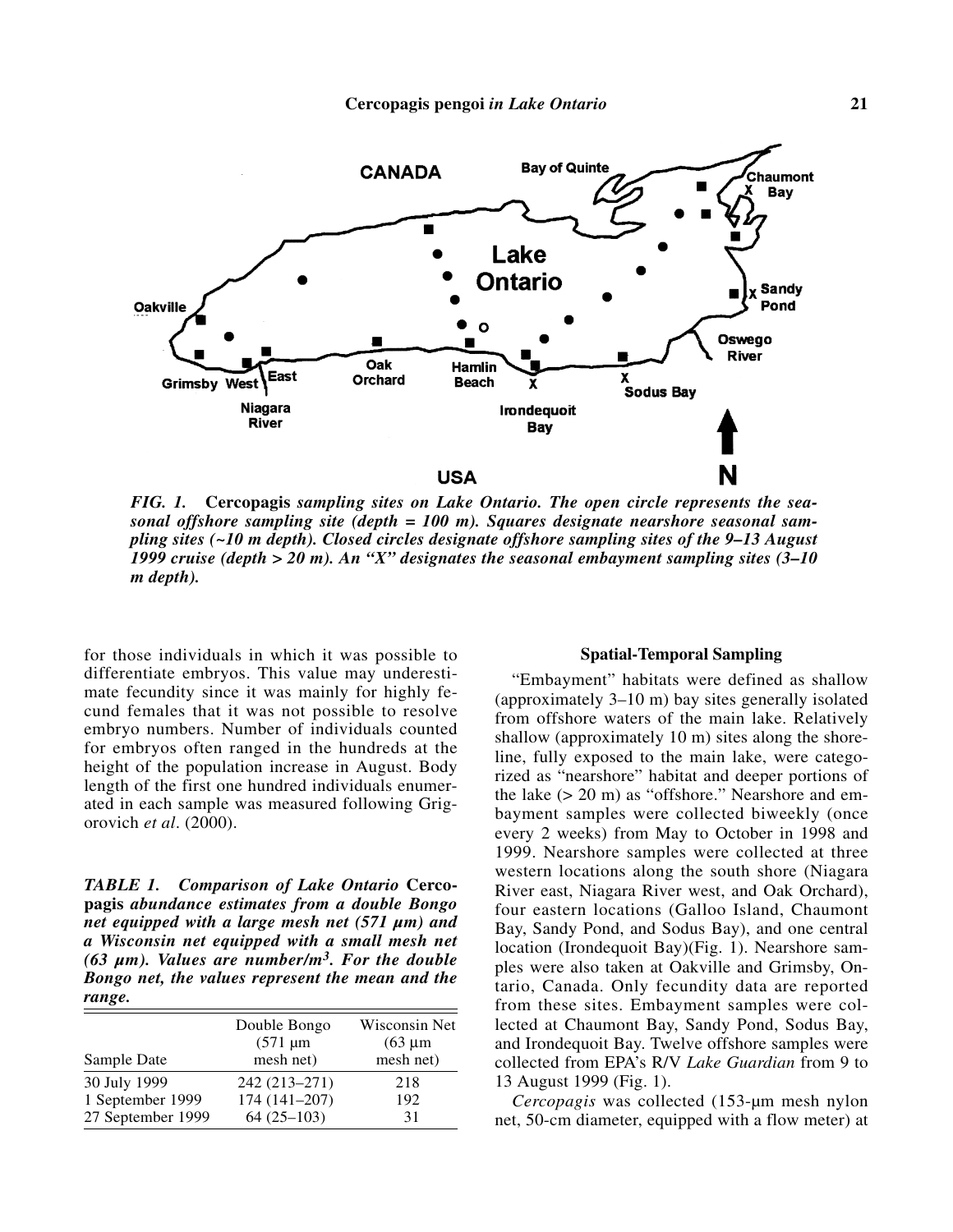#### **22** *Makarewicz* **et al.**

|            |                                 |                  |                  | $\%$             |                  |                  |                 |                |             |           |
|------------|---------------------------------|------------------|------------------|------------------|------------------|------------------|-----------------|----------------|-------------|-----------|
|            | Average                         | Average          | Average          | Resting          |                  |                  |                 |                |             | Secchi    |
|            | Cercopagis                      | Cercopagis       | Cercopagis       | Eggs             |                  | Embryos          |                 |                |             | Disk      |
|            | Abundance                       | <b>Biomass</b>   | Length           | In Brood         | $\%$             | per              | <b>SWT</b>      | ET             | Chl. $a$    | Depth     |
| Date       | $(\frac{\text{H}}{\text{m}^3})$ | $(\mu g/m^3)$    | (mm)             | Pouch            | Males            | Female           | $({}^{\circ}C)$ | (m)            | $(\mu g/L)$ | (m)       |
| 1998       |                                 |                  |                  |                  |                  |                  |                 |                |             |           |
| $14-Jun$   | $\boldsymbol{0}$                | $\overline{0}$   | $\boldsymbol{0}$ | $\boldsymbol{0}$ | $\boldsymbol{0}$ | $\boldsymbol{0}$ | 16.8            | <b>ND</b>      | <b>ND</b>   | <b>ND</b> |
| $8-Jul$    | $\boldsymbol{0}$                | $\boldsymbol{0}$ | $\boldsymbol{0}$ | $\boldsymbol{0}$ | $\boldsymbol{0}$ | $\boldsymbol{0}$ | 22.6            | <b>ND</b>      | <b>ND</b>   | <b>ND</b> |
| $7-Aug$    | $\boldsymbol{0}$                | $\overline{0}$   | $\overline{0}$   | $\boldsymbol{0}$ | $\boldsymbol{0}$ | $\boldsymbol{0}$ | 22.9            | <b>ND</b>      | ND          | <b>ND</b> |
| 3-Sep      | 323                             | 4,726            | 1.20             | 3.5              | 6.0              | 2.5              | 21.0            | <b>ND</b>      | <b>ND</b>   | ND        |
| $17-Sep$   | 141                             | 1,777            | 1.10             | 3.1              | 8.5              | 1.8              | 20.7            | <b>ND</b>      | ND          | ND        |
| 30-Sep     | 10                              | 153              | 1.23             | 0.2              | 4.2              | 4.0              | 18.2            | <b>ND</b>      | ND          | ND        |
| $16$ -Oct  | 6                               | 113              | 1.39             | 0.0              | 18.0             | 3.3              | 14.1            | ND             | ND          | ND        |
| $9-Nov$    | $\overline{2}$                  | 55               | 1.74             | 0.0              | 27.4             | 1.5              | 11.6            | ND             | ND          | ND        |
| 1999       |                                 |                  |                  |                  |                  |                  |                 |                |             |           |
| 28-May     | $\boldsymbol{0}$                | $\boldsymbol{0}$ | 0.00             | 0.0              | 0.0              | 0.0              | 16.1            | 3              | 2.2         | <b>ND</b> |
| $10-J$ un  |                                 |                  |                  |                  |                  |                  |                 |                |             |           |
| $15$ -Jun  | 0.3                             | 5                | 1.31             | 0.0              | 0.0              | 5.6              | 16.7            | 3              | 2.8         | <b>ND</b> |
|            |                                 |                  |                  |                  |                  | (13.1)           |                 |                |             |           |
| $25 - Jun$ | $\mathbf{1}$                    | 15               | 1.20             | 0.1              | 2.5              | <b>NED</b>       | 20.4            | $\overline{4}$ | 3.1         | <b>ND</b> |
| $29-Jun$   |                                 |                  |                  |                  |                  | (11.3)           |                 |                |             |           |
| $7-Jul$    | 24                              | 398              | 1.29             | 0.7              | 2.2              | 7.2              | 21.9            | 24             | 1.7         | 7.0       |
| $22-Jul$   | $\overline{7}$                  | 107              | 1.23             | 0.0              | 0.2              | 3.2              | 23.3            | <b>ND</b>      | 2.7         | 8.6       |
| $30-Jul$   | 242                             | 4,958            | 1.46             | 1.4              | 2.0              | 6.4              | 24.3            | 20             | 2.2         | 9.5       |
| $5-Aug$    | 650                             | 11,790           | 1.36             | 8.7              | 2.0              | 3.2              | 23.6            | 17             | 2.8         | 7.0       |
| $12-Aug$   | 355                             | 6,278            | 1.34             | 5.5              | 2.2              | 3.7              | 22.4            | 20             | 4.0         | 4.2       |
| $19-Aug$   | 1,759                           | 34,361           | 1.42             | 11.1             | 2.2              | 4.2              | 22.8            | 20             | 3.1         | 5.5       |
| $25-Aug$   | 291                             | 5,080            | 1.33             | 3.1              | 3.4              | 4.4              | 21.6            | 4              | 4.3         | 5.5       |
| $1-Sep$    | 174                             | 3,156            | 1.36             | 1.6              | 0.01             | 4.2              | 20.7            | 13             | 4.3         | 6.0       |
| $10-$ Sep  | 593                             | 10,352           | 1.33             | 2.9              | 1.0              | 4.2              | 21.1            | 17             | 4.8         | 3.6       |
| 27-Sep     | 64                              | 1,117            | 1.33             | 2.9              | 0.9              | 3.0              | 18.9            | 20             | 3.4         | 6.3       |
| 8-Oct      | 46                              | 782              | 1.31             | 5.4              | 6.4              | 3.9              | 14.9            | 22             | 3.3         | 6.8       |
| 28-Oct     | 16                              | 255              | 1.26             | 8.2              | 8.2              | 2.0              | 10.8            | 35             | 6.6         | 6.0       |
| 1999       |                                 |                  |                  |                  |                  |                  |                 |                |             |           |
| Average    | 281                             | 5,244            | 1.32             | 3.4              | 2.2              | 3.7              | 20.0            | 15.9           | 3.4         | 6.3       |

*TABLE 2. Seasonal abundance, biomass, length, and population structure of* **Cercopagis pengoi** *in Lake Ontario in 1998 and 1999. SWT = Surface water temperature. ET = Epilimnion thickness, ND = No data, NED = No embryos differentiated. Value in parentheses indicate fecundities for 15 and 29 June at sites at Oakville and Grimsby, ON.* 

embayment and nearshore sites (top 10 m of the water column) and at offshore sites (top 40 m of the water column). *Cercopagis* was preserved in the field in 70% ethyl alcohol after anesthetizing samples with antacid tablets. Lengths of at least 100 individual *Cercopagis* were measured following Grigorovich *et al*. (2000). In 1998, presence or absence of *Cercopagis* was noted while in 1999 *Cercopagis* was counted using a microprojector at 20× magnification and a digitizer interfaced with a computer.

#### **Finger Lakes** *Cercopagis* **Sampling**

*Cercopagis* was sampled with a Wisconsin net (571-µm nylon mesh net, 50-cm diameter, equipped with a flow meter) during the month of August, 1999. Epilimnetic tows were taken at the deepest point in the lake.

#### **Length-Weight Relationship**

Length-dry weight regressions were developed for *Cercopagis* based on live nearshore and alcoholpreserved nearshore and offshore organisms (length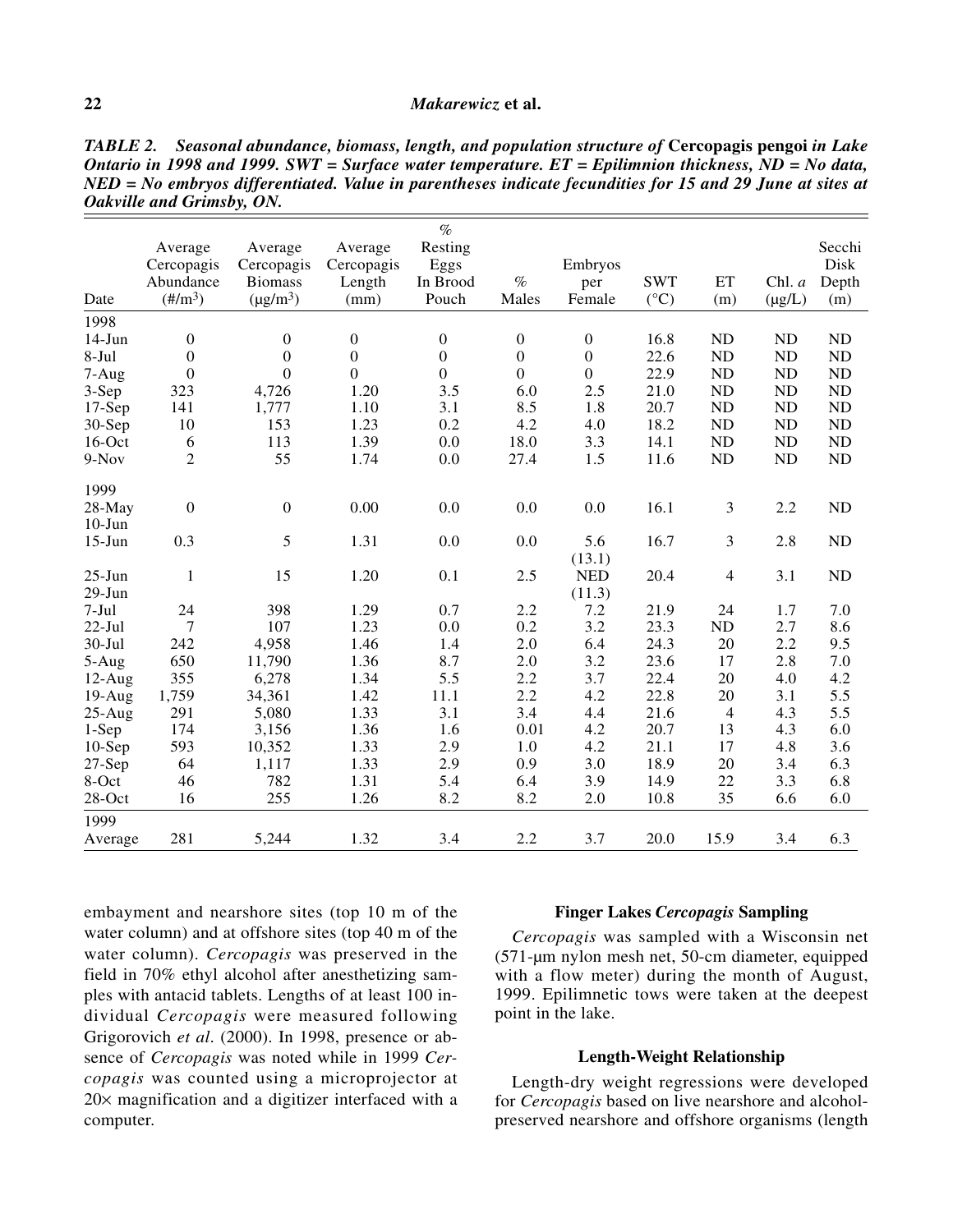range  $= 0.6$  to 2.0 mm) collected in August, 1998 and 1999. Live organisms were sampled and kept alive for a period of up to 6 hours before measurement and drying at 60°C for 24 hours. Body length of *Cercopagis* was measured from the peak of the head to the base of the caudal process and dry weights were determined using a Sartorius BP 210D and a Cahn Electrobalance. The resulting regressions were:

Nearshore

| Alcohol preserved:                    |     |
|---------------------------------------|-----|
| $\ln W = 2.2309(\ln L) + 1.6585$      |     |
| $(R2 = 0.93), n = 12$                 | (1) |
| Live, No preservation                 |     |
| $\ln W = 1.7164$ ( $\ln L$ ) + 2.3703 |     |
| $(R2 = 0.79)$ , n = 18                |     |
| Offshore                              |     |
| Alcohol preserved:                    |     |
| $\ln W = 2.7686 + (\ln L) + 1.3690$   |     |
| $(R2 = 0.95)$ , n = 12                |     |
|                                       |     |

where W is dry weight in micrograms and L is body length in mm. All Lake Ontario biomass calculations presented here are based on the length-weight regression developed from live, nonpreserved organisms (Eq. 1).

#### **Molecular Techniques**

NADH dehydrogenase subunit 5 (ND5), a relatively rapidly evolving mitochondrial gene, was employed to screen for genetic variability within the Lake Ontario population of *Cercopagis* and to distinguish between *C. pengoi* and *C. ossiani.* This gene has been successfully employed to distinguish the genetic differentiation within the *Daphnia pulex* group (Colbourne *et al*. 1998). Total DNA was extracted from 10 ethanol preserved individuals (5 individuals of each morph), using proteinase K methods (Schwenk 1996). A 798 base pair fragment, coding for 266 amino acids, was amplified using the DpuND5 primers (5′-GGG GTG TAT CTA TTA ATT CG-3′, 5′-ATA AAA CTC CAA TCA ACC TTG-3′) designed by Colbourne *et al*. (1998) for the *Daphnia pulex* group. Each 50-µL polymerase chain reaction (PCR) contained  $10 \times$ PCR buffer, 1.5 mM  $MgCl<sub>2</sub>$ , 200 µM of each of dATP, dCTP, dGTP, dTTP, 1 unit of Taq polymerase (Perkin Elmer), 0.3 µm of each primer and 2–4µL of DNA template. The PCR consisted of one cycle of one minute at 94ºC; 5 cycles of 1 min at 94ºC, 1:30 min at 45ºC, 1:30 min at 72ºC; 37 cycles of 1 min at 94ºC, 1:30 min at 50ºC, and 1:30 min at 72ºC; followed by 1 cycle of 5 min at 72ºC. The DNA product was gel-purified using the Qiaex II gene cleaning kit (Qiagen) and sequenced in both directions on an ABI 377 Automated Sequencer (Perkin-Elmer). The sequences of the ND5 gene were aligned with the Seqapp 1.9a sequence editor (Gilbert 1992).

#### **RESULTS AND DISCUSSION**

#### **Length-Weight Relationship**

Dry weight losses due to alcohol preservation were size dependent and ranged from 32% for larger organisms to 53% for smaller organisms. Over the length range observed in Lake Ontario (0.8 to 2.0 mm), the average weight of alcohol preserved organisms was 42% less than live organisms. Giguere *et al.* (1989) observed a similar average reduction in dry weight (range = 37 to 43%) and a similar size dependent relationship between length and percent reduction in weight.

#### **Introduction into Lake Ontario**

It is difficult to pinpoint the date of *Cercopagis* introduction to Lake Ontario. At the offshore sampling location north of Hamlin Beach State Park (Fig. 1), *Cercopagis* was absent in June, July, and early August of 1998. Yet *Cercopagis* was observed in 1998 on 17 June in the nearshore of Lake Ontario near Chaumont Bay and within the Chaumont Bay embayment (Fig. 1) on 29 June, in mid-July in the Bay of Quinte of Lake Ontario, and on 3 August along the northwest and northeast shores of Lake Ontario. In early September of 1998, abundance at the offshore site north of Hamlin Beach State Park reached 323 individuals/m3 and was quickly reduced to less than five individuals/m3 by early November (Table 2). Similar high abundances (500/m3 in August, 1998) were observed by the Great Lakes National Program Office in Lake Ontario (P. Bertram, EPA, Chicago, personal communication) and by MacIsaac *et al*. (1999, 320/m3).

The widespread occurrence and the relatively high densities during late summer of 1998 in Lake Ontario and the likelihood that this species prefers warm epilimnetic water (Rivier 1998) suggest that *Cercopagis* may have been introduced in the previous year. The establishment of *Cercopagis* in Lake Ontario in 1998 coincided with the lowest abundance of planktivorous *Alosa pseudoharengus* (age 1+) in the lake in 20 years (Owens *et al.* in press). Nevertheless, alewife abundance was not trivial and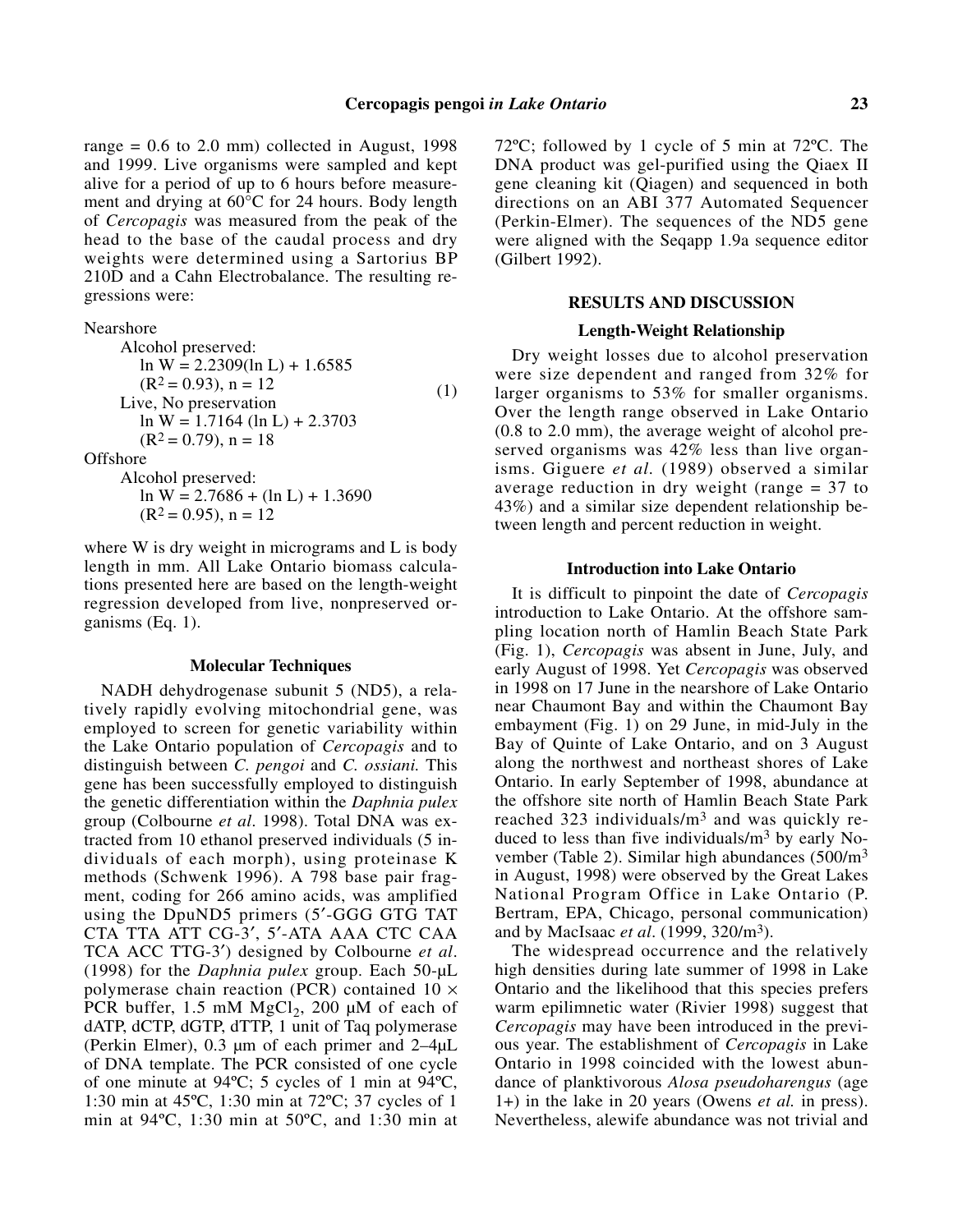

*FIG. 2. Lateral view of parthenogenetic females taxonomically assignable (Rivier 1998) to* **Cercopagis (Cercopagis) pengoi** *(***A***) and* **Cercopagis (Apagis) ossiani** *(***B***) from Lake Ontario. The forms are genetically indistinguishable and likely represent parthenogentic (A) and resting egg (B) generations.*

predator pressure provided no apparent resistance to the establishment of *Cercopagis* in Lake Ontario. Ricciardi and MacIsaac (2000) suggest that aquatic invasions are mediated more by dispersal opportunity and favorability of abiotic conditions than by the composition of the recipient community. Zooplankton community richness may be constrained by dispersal limitation at large spatial scales (Shurin *et al.* 2000), and biotic processes at local scales (Shurin 2000).

# **Co-occurrence of** *C. pengoi* **and** *C. ossiani*

Two forms of cercopagids were discovered in Lake Ontario during 1999. During spring, forms consistent with taxonomic descriptions of *C. pengoi* and *C. ossiani* (Rivier 1998) co-occurred in both northwest and south-central regions of the lake (Fig. 1). At that time, the *C. ossiani* type accounted for 72% of total abundance. This form disappeared

by 29 June 1999, and only *C. pengoi*-like animals occurred during the rest of the growth season. During 2000, *C. ossiani* appeared in the Lake Ontario plankton on 5 May 2000 and remained there until 24 July 2000. Both morphs were represented by parthenogenetic females.

Genetic analysis revealed that *C. ossiani* and *C. pengoi* were genetically identical at the ND5 gene as both morphs were characterized by a single haplotype. European populations from the Black Sea, Caspian Sea and Baltic Sea are characterized by 7, 2, and 1 haplotypes, respectively (Cristescu *et al*. 2001). Lack of haplotype diversity at a polymorphic gene for the Lake Ontario populations strongly suggests that the Lake Ontario *Cercopagis* population is a single taxon, *Cercopagis pengoi*. It is possible that the North America *Cercopagis* population was founded by a very small number of individuals, most likely of Baltic Sea origin (Cristescu *et al*.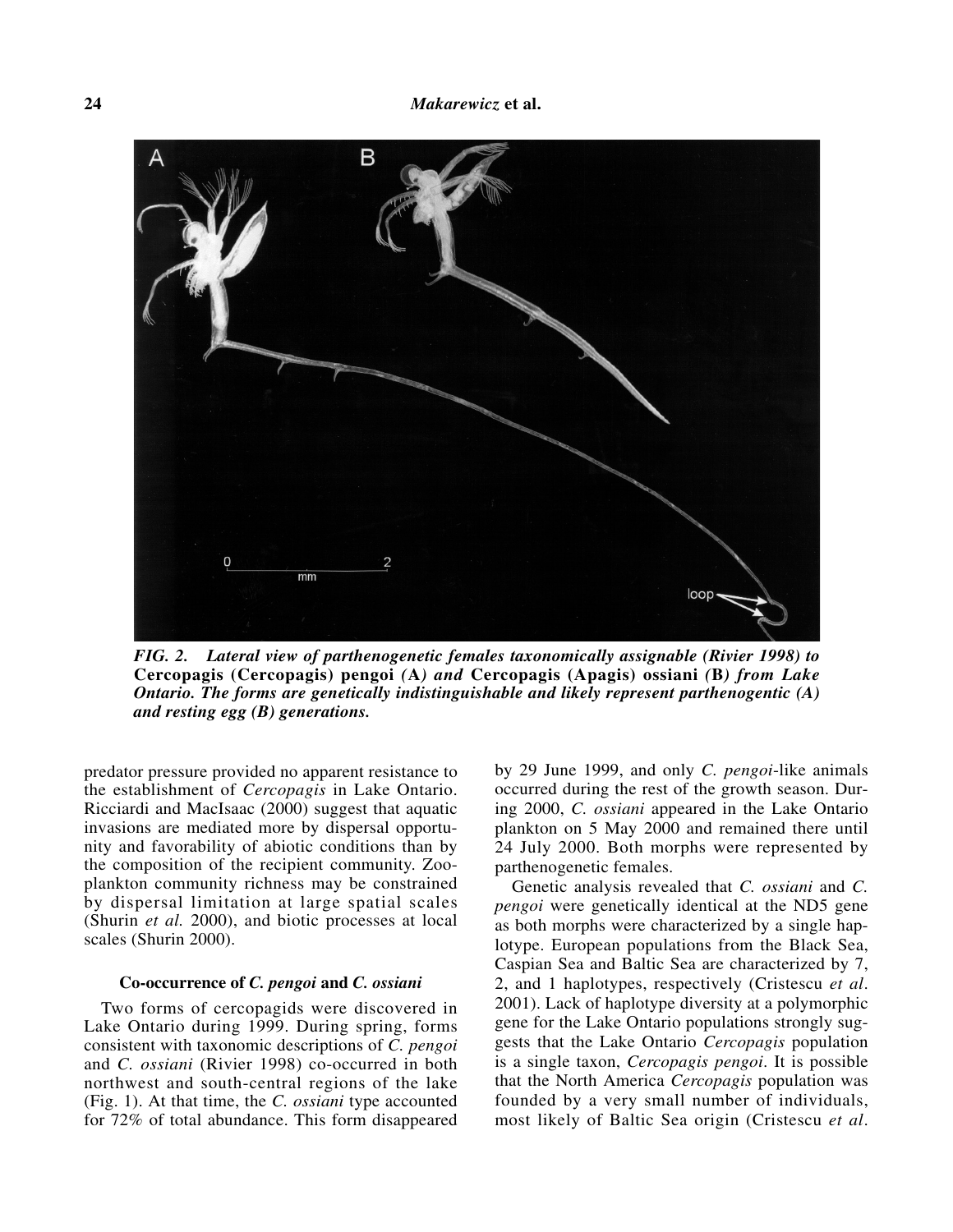2001). Taxonomic keys indicate that *C. pengoi* and *C. ossiani* belong, respectively, to the subgenera *Cercopagis* and *Apagis* of the genus *Cercopagis* (Rivier 1998). These subgenera differ with respect to the length and structure of the caudal process. In Lake Ontario, early growth season average body lengths  $(\pm SD)$  for instar III parthenogenetic females of *C. pengoi* (n = 8) and *C. ossiani*-type morphs  $(n = 8)$  were 1.72 mm  $(0.21)$  and 1.41 mm  $(0.11)$ , while average caudal process lengths were 9.61 (0.88) and 3.52 (0.50), respectively. *C. pengoi* differed from *C. ossiani* by its possession of a considerably longer caudal process that was more than 5.5 times the body length and terminated in a distinctive loop, whereas in *C. ossiani* the caudal process was less than 2.5 times the body length, relatively straight and lacking a loop (Fig. 2). Articular spines on the caudal process were bent posteriorly in *C. pengoi*, but anteriorly in *C. ossiani*-type morphs.

Both morphs exhibited similar spacing and development of articular spines on the caudal process (Fig. 2). The caudal process of *C. ossiani*-type morphs consisted of as many as four articular segments bearing four paired, articular spines, whereas the *C*. *pengoi* form had a maximum of three articular spines. Four pairs of articular spines on the caudal process, corresponding to four instars, were reported in sexually-produced individuals of *Bythotrephes* hatching from resting eggs (Zozulya 1977, Yurista 1992). During the late stage of brood development, parthenogenetic females of the two morphs were characterized by the presence of a pointed apex on the brood pouch. Average clutch size for parthenogenetic females of the *C. ossiani*type morph (13.1 embryos per female;  $n = 10$ ) was slightly but insignificantly (t-test,  $P = 0.41$ ) higher than those of the *C. pengoi* morph (11.3 embryos per female; n = 16). *Cercopagis ossiani*-type animals were also observed during the early growth season in the Caspian and Baltic seas (Simm and Ojaveer 1999; I.K. Rivier, Institute of Inner Water Biology, Borok, Russia, personal communication). Morphological and reproductive peculiarities characteristic of the "first generation" that develop from dormant stages have also been demonstrated for other cladoceran taxa including *Bythotrephes*, *Daphnia pulex* and *D. cucullata* (I.K. Rivier, personal communication).

It is very likely that *C. ossiani* and *C. pengoi* represent two morphologically distinct stages of the life cycles of *C. pengoi*. The first generation of individuals (*C. ossiani*-type) may result from hatching of resting eggs, while later generations (*C.*

*pengoi*-type) are produced by parthenogenetic reproduction (Simm and Ojaveer 1999; I.K. Rivier, personal communication). Similar morphological differences were reported between parthenogenetically and sexually produced generations of *Bythotrephes* (Zozulya 1977, Yurista 1992).

# **Offshore Lake Ontario— Average Length, Resting Eggs, Fecundity**

Average *Cercopagis* body length increased between September (1.18 mm) and November 1998 (1.74 mm) (Table 2). Males became progressively more prevalent in the population during this period, comprising up to 27% of the population. Average body length varied little (range =1.20 to 1.46 mm) in 1999. The lack of distinct cohorts is indicative of continuous reproduction and overlapping generations of *Cercopagis*.

Males were again prevalent in the population in September 1999, and comprised 8.2% of the population during late October (Table 2). Sexual females were present but rare in the population in June and July of 1999, but did carry resting eggs. Females with resting eggs constituted 11% of the population during peak abundance on 19 August 1999, just prior to a major population decline. Sexual females decreased in late August and September, but increased thereafter to 8.2% of the population with the onset of water column turnover.

At the offshore site, average number of parthenogenetic embryos per female ranged from zero to a maximum of 7.2 in early July, though some individual females had much higher values. Females carried as many as 24 embryos during summer 1999. Females carried more parthenogenetic embyros at the nearshore stations at Oakville and Grimsby than at the offshore station in June (Table 2). In the Caspian Sea, average fecundity of parthenogenetic females was 13, while for another species, *Cercopagis micronyx*, it was reported as 20 embryos (Rivier 1998).

# **Offshore Seasonal Abundance**

Average abundance for the 1999 study period (28 May to 28 October) was 281 individuals/m3. *Cercopagis* was first observed at the offshore site on 10 June 1999 (Fig. 3) at a surface temperature of 16.7°C. This observation is consistent with those from the Caspian Sea, where *Cercopagis* appears between 17 to 19°C (Rivier 1998). However, this was not the first sighting in Lake Ontario in 1999.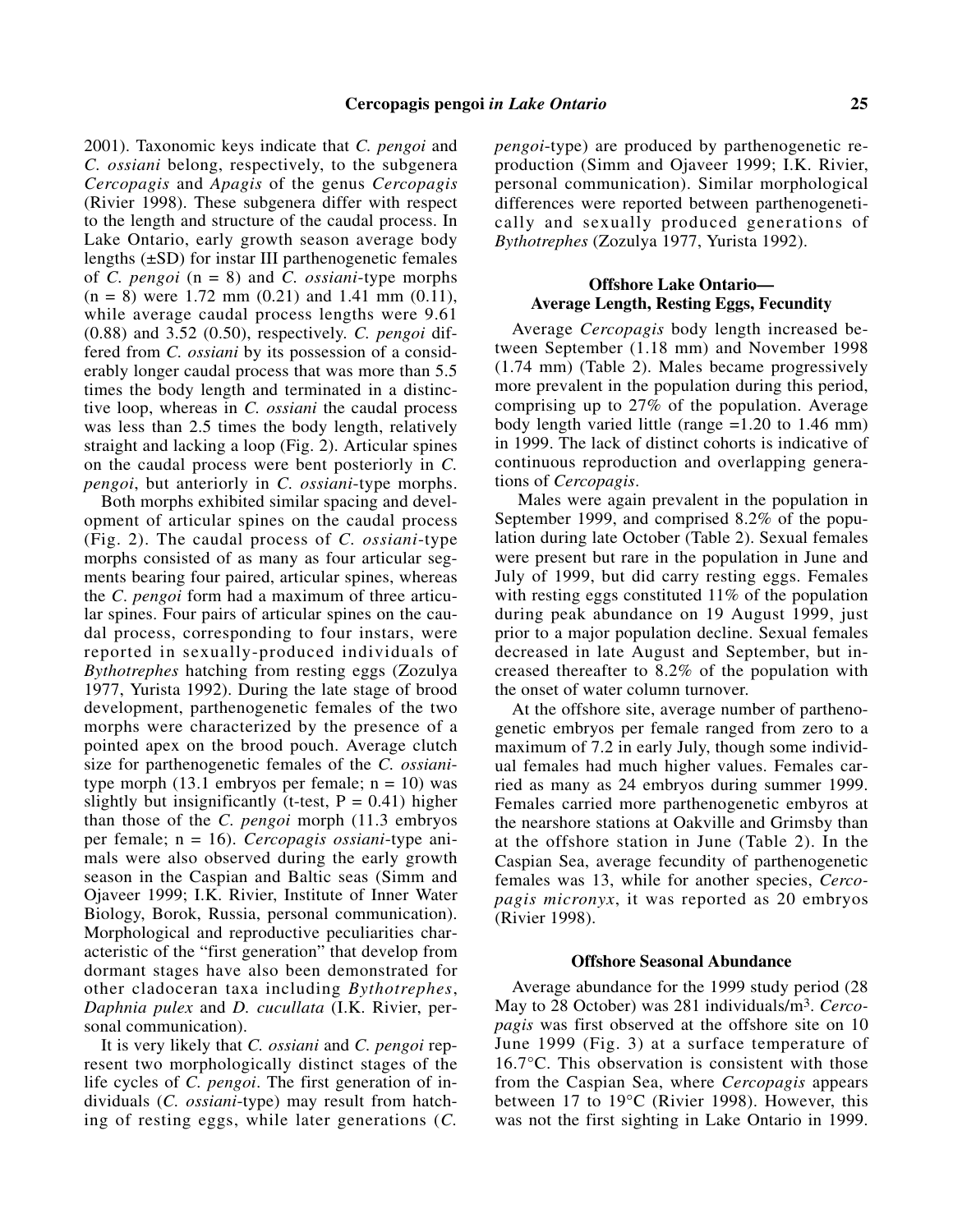

*FIG. 3. Seasonal abundance of* **Cercopagis pengoi** *and epilimnion thickness in Lake Ontario. Destratification began in mid-October.*

*Cercopagis* was observed in the nearshore of Lake Ontario near Sandy Pond on 20 May 1999 at 12.6°C. *Cercopagis* tended to appear in vertical tows earlier at nearshore sites (Sandy Pond and Chaumont Bay) in eastern Lake Ontario than other habitats.

*Cercopagis* abundance in offshore water remained low (less than 30 individuals/m<sup>3</sup>) until late July, whereupon it increased rapidly and reached a peak of 1,759 individuals/m3 on 19 August 1999 (Fig. 3). Densities of *Cercopagis* of up to 1,000/m3 have also been observed in invaded habitats in eastern Europe (reviewed in Krylov *et al.* 1999). In the Dnieper-Bug tidal estuary, average densities range from  $125$  to  $8,000/m^3$  (Markovskii 1954), but may reach as high as 26,000/m3 (Polishchuk and Grigoriev 1989).

Abundance in Lake Ontario declined by 83.4% the week following the population maximum. This decline was associated with upwelling of cold water and a decrease in the thickness of the epilimnion from 20 to 4 m (Fig. 3). Two weeks later, abundance rebounded to 593 individuals/m3, but declined to only  $16/m<sup>3</sup>$  on the last sampling date in late September. The fate of the population during the upwelling event is not clear, although it seems likely that animals were swept offshore considering the species' limited swimming ability. Upwellinginduced population declines were also observed along the north side of the lake during 1998 (J. Hoyle and H. MacIsaac, Ontario Ministry of Natural Resources, Glenora, ON, personal observation). In general, *Cercopagis* abundance did not correlate significantly with epilimnetic temperature or chlorophyll in 1999.

The abundance of age 1+ alewives during 1998 was the lowest in 20 years. However in 1999, the abundance index of age 1 alewife was the highest recorded since 1978 (R. O'Gorman, U.S. Fish and Wildlife, Cape Vincent, NY, personal communication). Thus, the planktivore population had relatively low and very high predation potentials during 1998 and 1999, respectively. Yearling alewife are expected to consume *Cercopagis*. A structurally and functionally similar species, *Bythotrephes*, is believed to remain at low densities in Lake Ontario owing to high alewife predation pressure (Mills *et al*. 1992). The high abundance of *Cercopagis* in the presence of large numbers of planktivorous fish is puzzling. The closely related Baltic herring (*Clupea harengus membras*) readily consumes *Cercopagis* in the Gulf of Finland (Ojaveer and Lumberg 1995), and preliminary analysis of Lake Ontario alewife stomachs indicates consumption of *Cercopagis* (Mills, personal observation). Several nonexclusive explanations may explain the high *Cercopagis* densities despite fish predation pressure. First, total alewife abundance and predation pressure may still be relatively low, despite the number of yearling fish during 1999. Second, the long, spined caudal process of *Cercopagis* may inhibit *Cercopagis* consumption by young-of-the-year (YOY) alewife. Ojaveer and Lumberg (1995) reported that YOY Baltic herring consumed copepod nauplii rather than *Cercopagis*, which were more abundant. Moreover, Barnhisel and Harvey (1995) demonstrated that *Bythotrephes*' caudal process is an effective deterrent to predation by YOY fish. *Bythotrephes* has a more robust caudal appendage than *Cercopagis*, though this structure may deter fish planktivory for the latter nevertheless. Third, high fecundity of *Cercopagis* may allow population growth to outpace consumption by alewife. Fourth, *Cercopagis* may be spatially isolated from planktivorous alewife and smelt when potential predation intensity is highest. Coulas *et al*. (1998) suggested that spatial segregation permitted coexistence of *Bythotrephes* with planktivorous lake herring (*Coregonus artedi*) in Harp Lake, Ontario. Although *Cercopagis* may be spatially separated from smelt during summer, alewife and *Cercopagis* both occupy the epilimnion during the time period (Johannsson and O'Gorman 1991; Johannsson, Sprules and Rudstam, personal observation). Consequently, it seems unlikely that *Cercopagis* has a significant spatial refuge from the major planktivore in Lake Ontario.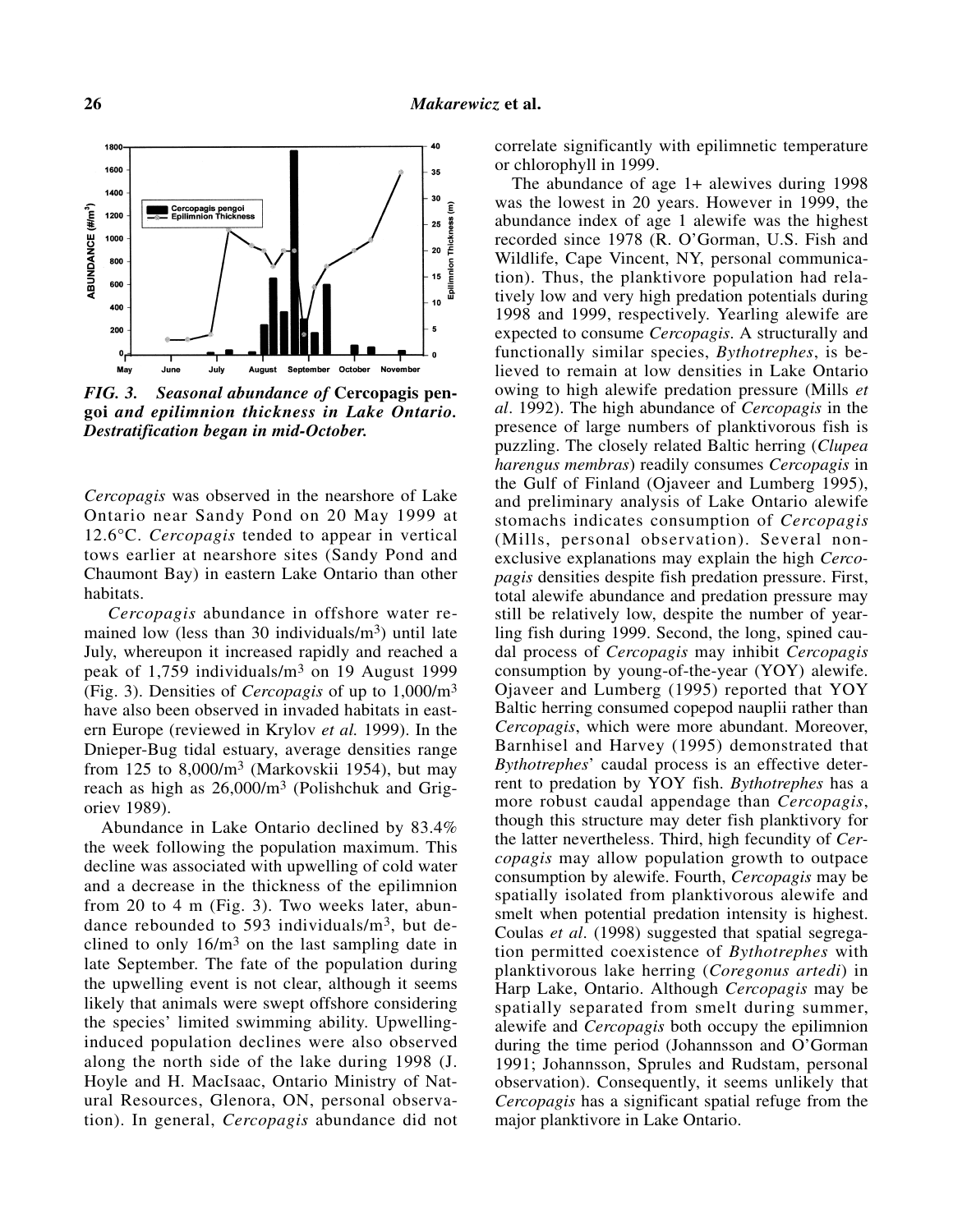

*FIG. 4. Biomass of* **Cercopagis pengoi** *at seven nearshore (X) and four embayment sites (O) in Lake Ontario during late May to early October, 1999. Solids black bars represent nearshore and gray bars reflect embayment habitats. Stars indicate missing data.*

#### **Spatial and Temporal Patterns Lakewide**

A maximum *Cercopagis* density of 2,334 individuals/m3 was observed at Sodus Bay at the nearshore site on 23 August 1999 (Fig. 4). For all other sites and habitats, densities were less than 1,000 individuals/m3 although densities of 1,183 (Galloo Island), 745 (Galloo Island), and 2,286 (Oak Orchard) individuals/ $m<sup>3</sup>$  were observed on 25 August, 29 September, and 7 October, respectively. May to early October densities of *Cercopagis* were highly variable and there was no significant difference at nearshore compared to embayment sites (Paired t-test,  $n = 10$ ,  $p = 0.095$ ). Similarly, a comparison of *Cercopagis* density at offshore and nearshore sites from 9–13 August indicated no significant difference between these habitats (ANOVA,  $n = 23$ ,  $p = 0.32$ ).

*Cercopagis* tended to appear sooner (early June)

in eastern Lake Ontario (Chaumont Bay, Galloo Island, and Sandy Pond) than in western habitats along the south shore, where it generally appeared in late July and early August (Fig. 4). May through October maximum biomass in nearshore habitats was observed at Sodus Bay (16 mg/m<sup>3</sup>) while the highest biomass in embayments was observed in Irondequoit Bay  $(3.7 \text{ mg/m}^3)$ .

Lakewide *Cercopagis* biomass was highly variable during August; 23 percent of all sites from all habitats had biomass levels that exceeded 6 mg/m<sup>3</sup> (Fig. 5). The lowest biomass during August was observed at nearshore and embayment sites; 20% of the offshore sites had biomass values between 7.0 and 9.9 mg/m3. At the offshore sampling site north of Hamlin Beach State Park (Fig. 1), epilimnetic *Cercopagis* biomass reached 34.4 mg/m3 on 19 August. A synoptic lake-wide comparison of the off-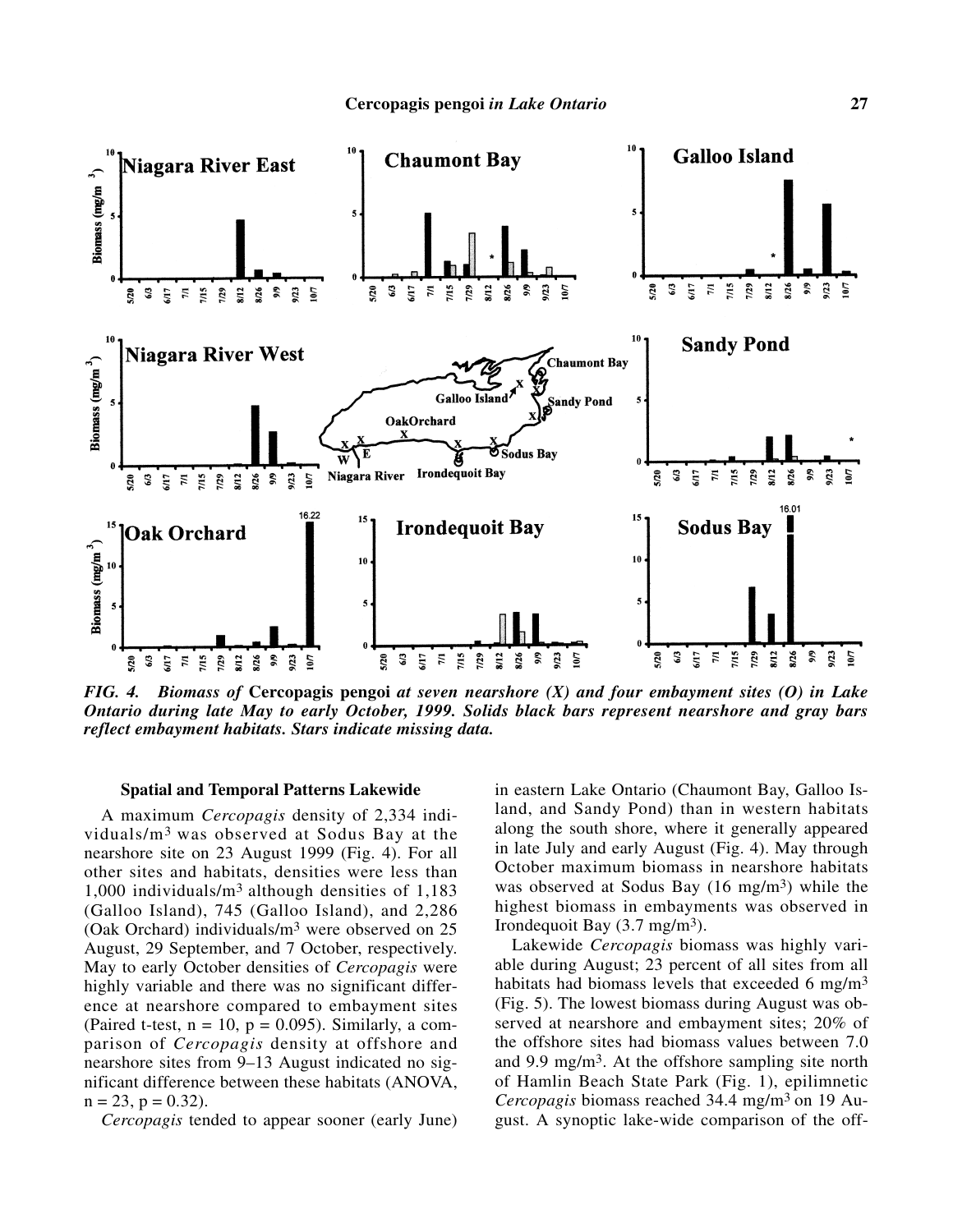

*FIG. 5.* **Cercopagis pengoi** *biomass in Lake Ontario at offshore (open circles), nearshore (closed circle) habitats on 9–13 August 1999.*

shore and nearshore habitats shown in Figure 5 during 9 to 13 August indicated that *Cercopagis* biomass was significantly higher in the offshore  $(ANOVA, n = 23, p = 0.014).$ 

Mean body size of *Cercopagis* tended to be higher in the offshore than in nearshore and embayment habitats in early to mid-August. Comparison of mean body size of *Cercopagis* between offshore and nearshore habitats during the 9 to 13 August period indicated that offshore organisms were significantly larger (ANOVA,  $n = 23$ ,  $p = 0.003$ ). Similarly, mean body lengths weighted by density for all sites and dates were lower at nearshore (1.16 mm) and embayment (1.19 mm) sites as compared to the offshore site north of Hamlin Beach State Park (1.32 mm).

# **Food Web**

In the Baltic Sea, the entire planktivore food web was impacted by invasion of *Cercopagis pengoi. Cercopagis* constituted over 98% and 66% of the stomach contents of herring (*Clupea harengus*) and

smelt (*Osmerus eperlamus*), respectively (Ojaveer and Lumberg 1995, Ojaveer 1997). Functionally similar species of planktivorous alewives and smelt (*Osmerus mordax*) inhabit Lake Ontario. The relatively high average abundance  $(281 \text{ individuals/m}^3)$ of *Cercopagis* in the epilimnion of Lake Ontario suggests that this species may have a major predatory impact on zooplankton abundance and composition. Unfortunately, data demonstrating predation rate of *Cercopagis* on other zooplankton are lacking.

Even though average *Cercopagis* abundance is high  $(281 \text{ individuals/m}^3)$  compared to the average abundance of *Mysis* (~4 individuals/m3) and *Leptodora* (7 to 26 individuals/m3), average *Cercopagis* biomass is similar to the lake biomass of these predators (Table 3). *Cercopagis* has a relatively large total length owing to its long caudal process. Body length, however, is similar to that of *Daphnia* and thus individual mass is low compared to individual *Leptodora* or *Mysis*. Consequently, *Cercopagis*'s effect on the Lake Ontario food web may not be any greater than *Mysis* or *Leptodora*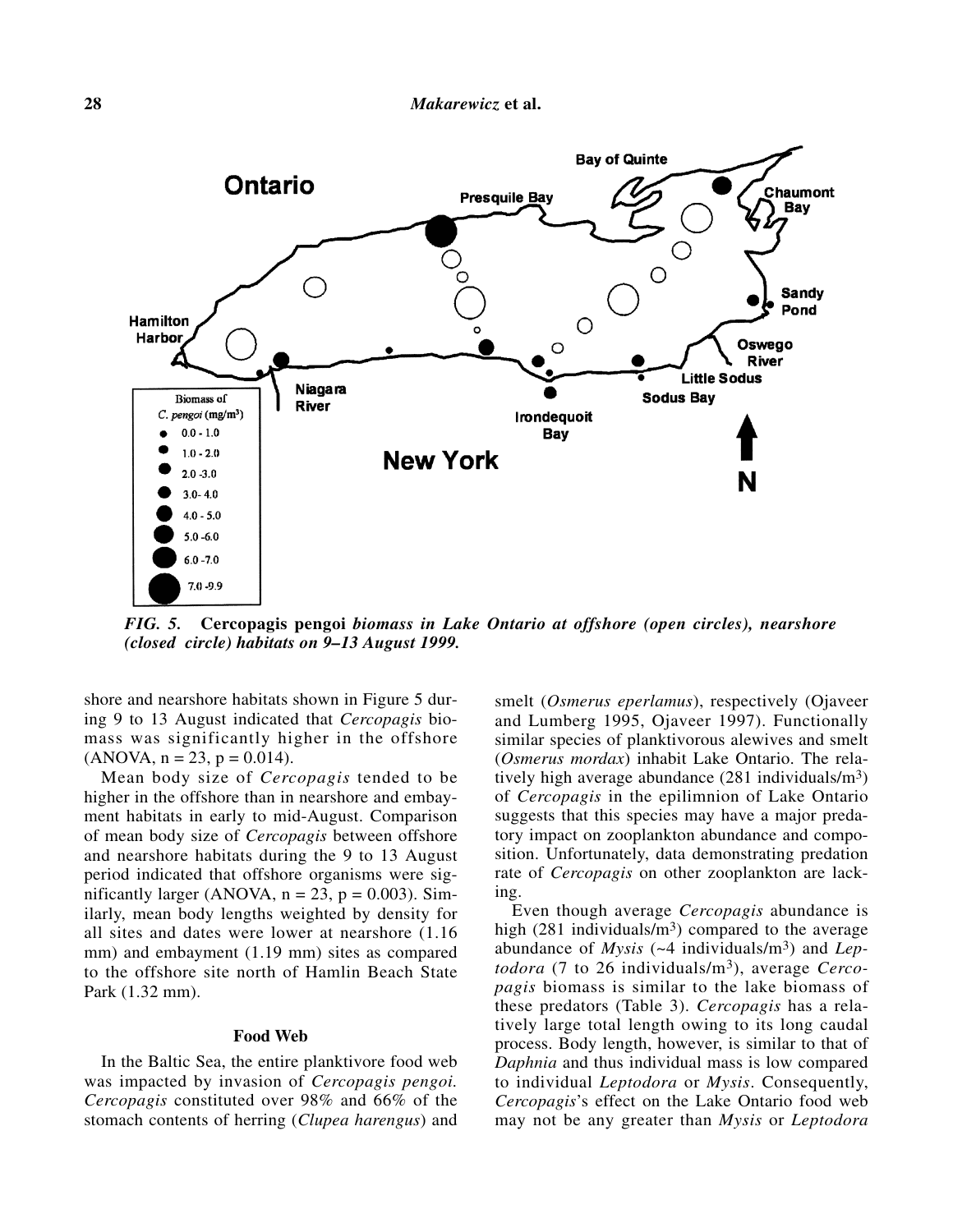*TABLE 3. Average abundance and biomass of* **Mysis relicta, Leptodora kindtii, Bythotrephes** *and* **Cercopagis pengoi** *in Lake Ontario. The average represents the May-November period with the exception of* **Bythotrephes** *which is an annual average. All data are from the same site and were collected with a 571* µ*m mesh net from a depth of 100 m (***Mysis, Leptodora, Bythotrephes***) and* **Cercopagis** *(20 m) with the exception of Johannsson's (1992) data which were collected from a depth of 125 m with a 250* µ*m net at a different location on Lake Ontario. ND = No data.*

|                                         | Year | Average<br>Abundance<br>(ind/m <sup>3</sup> ) | Average<br><b>Biomass</b><br>(mg/m <sup>3</sup> ) | Maximum<br>Abundance<br>(ind/m <sup>3</sup> ) |
|-----------------------------------------|------|-----------------------------------------------|---------------------------------------------------|-----------------------------------------------|
| $M$ ysis relicta <sup>1</sup>           | 1984 | 4.0                                           | 7.2                                               | 9.2                                           |
| Mysis relicta $2$                       | 1986 | 4.1                                           | <b>ND</b>                                         | 6.2                                           |
| Bythotrephes <sup>3</sup>               |      |                                               |                                                   |                                               |
| cederstroemi                            | 1987 | 13.4                                          | 0.23                                              | 102                                           |
| Leptodora <sup>4</sup>                  |      |                                               |                                                   |                                               |
| kindtii                                 | 1984 | 7.3                                           | 2.1                                               | 240                                           |
| Leptodora <sup>4</sup>                  |      |                                               |                                                   |                                               |
| kindtii                                 | 1987 | 25.6                                          | 7.8                                               | 175                                           |
| Cercopagis <sup>5</sup>                 |      |                                               |                                                   |                                               |
| pengoi                                  | 1999 | 281.4                                         | 5.2                                               | 1,759                                         |
| <sup>1</sup> Shea and Makarewicz (1989) |      | $2$ Johannsson (1992)                         |                                                   |                                               |

 $3$  Makarewicz and Jones (1990)  $4$  Koapaha (1989)

5 This study

over the course of an entire year. During the period of maximum abundance, when *Cercopagis* biomass reaches 34.3 mg/m3, its impact on zooplankton populations is likely to be great. Moreover, *Cercopagis* is present in the epilimnion through the day and night, whereas *Mysis* is generally confined to hypolimnetic waters.

Selective feeding by *Cercopagis* on small zooplankton could adversely affect planktivorous fish by reducing abundance of their prey and have other unknown effects on the zooplankton/phytoplankton link. Because microzooplankton account for 70 to 90% of the consumption of phytoplankton in Lake Ontario (Lampman and Makarewicz 1999), its suppression by *Cercopagis* could indirectly result in an increase in abundance of phytoplankton. In summary, however, it is not yet clear whether *Cercopagis* will be an energetic link or sink.

# **Mechanisms of Dispersal**

The mechanism of global dispersal of *Cercopagis* is most likely by ballast contamination (MacIsaac *et al.* 1999, Cristescu *et al*. 2001). The lack of genetic variability in the Lake Ontario *Cercopagis* population suggests that this population was founded by a small number of colonists. Local dispersal mecha-

nisms potentially include transport by waterfowl, small boat traffic, or by accidental transport on contaminated fishing and sampling gear. Zooplankton may be dispersed either in plumage or through the digestive tract of waterfowl (see Maguire 1963, Charalambidou *et al.* 2000). Preliminary trials using dead waterfowl on Lake Ontario revealed that *Cercopagis* fouled the plumage of experimental lesser scaup (*Aythya affinis*), a diving duck (Matkovich, pers. observ.). Ducks could facilitate short-distance invasion of *Cercopagis* to adjacent basins. Five Finger Lakes of New York State were invaded by *Cercopagis* during 1999 (Table 4). These invasions may have been the result of either waterfowl or human-assisted dispersal. For example, it is possible that waterfowl could move *Cercopagis* females with resting eggs from Lake Ontario south to the Finger Lakes, a distance of approximately 50 km. While this dispersal mechanism cannot be discounted, particularly during periods when *Cercopagis* is abundant in epilimnetic waters, this vector is likely far less important than dispersal facilitated by humans. Higher-risk, human vectors include accidental transfers by sport or commercial fishermen, recreational boaters, or researchers. Contaminated fishing equipment appears to be a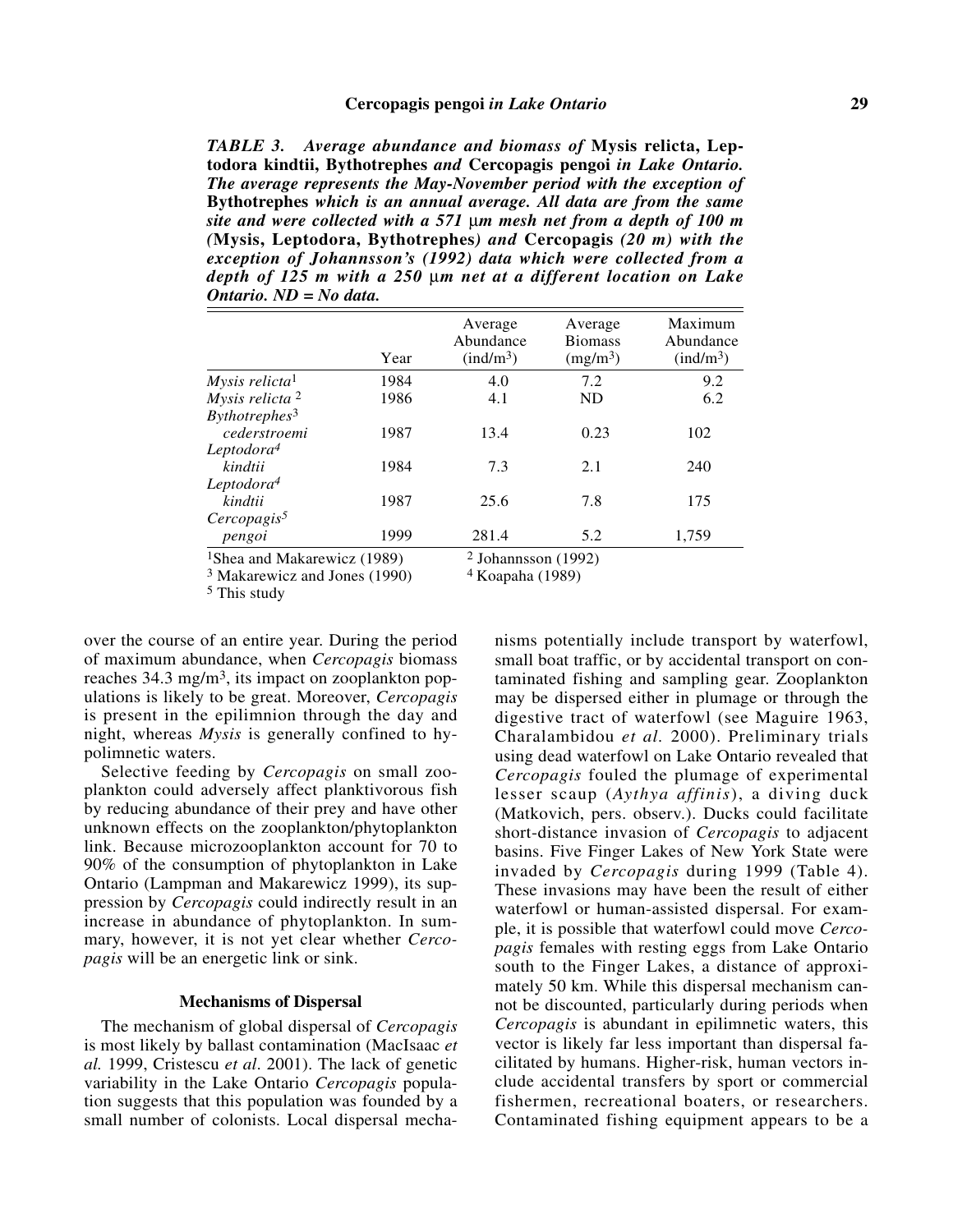*TABLE 4. Presence of* **Cercopagis pengoi** *in the Finger Lakes and Cross Lake of New York State and Lake Michigan during the summer of 1999. Conesus Lake was sampled biweekly. Lake Michigan, Cross Lake, and Canandaigua Lake were not sampled quantitatively but* **Cercopagis** *were observed on fishing line (Pearsall, Kelly, Makarewicz; pers. observ.). NO = Not observed.*

| Lake                      | Date             | Individuals/m <sup>3</sup> |  |
|---------------------------|------------------|----------------------------|--|
| Seneca Lake               | 18 Aug           | 31.5                       |  |
| Cayuga Lake               | 25 Aug           | 11.6                       |  |
| Otisco Lake               | 24 Aug           | 29                         |  |
| Canandaigua Lake          | 17 Aug           | Present                    |  |
| <b>Skaneateles Lake</b>   | 16 Aug           | NO.                        |  |
| Owasco Lake               | $25 \text{ Aug}$ | 2.1                        |  |
| Conesus Lake              | April-Oct        |                            |  |
|                           | (biweekly)       | NO.                        |  |
| Cross Lake                | 4 Sep            | Present                    |  |
| Lake Michigan             |                  |                            |  |
| <b>Grand Traverse Bay</b> | 9 Sep            | Present                    |  |

potentially potent vector, as individual fishing lines used on contaminated lakes may accumulate hundreds of *Cercopagis* individuals (MacIsaac, pers. observ.). Moreover, commercial gill nets examined on the Black Sea during August 1999 were fouled with a film of *Cercopagis*, easily representing millions of individual organisms (MacIsaac and Grigorovich, pers. observ.). Because contaminated gill nets could facilitate invasions, separate sets of commercial or research nets should be used on invaded and uninvaded lakes.

It is not clear which, if any, of the aforementioned natural and human-assisted dispersal vectors caused the invasions of systems in the Finger Lakes. By contrast, invasion of Lake Michigan during 1999 almost certainly resulted from movement of contaminated Lake Ontario ballast water by a commercial vessel. Ships that discharge cargo at a Lake Ontario port will often load lake water as ballast prior to up-bound movement on the Great Lakes. This water is subsequently discharged at the terminal port-of-call and replaced with cargo for the out-bound voyage. This "cross-transfer" of ballast water has been identified as a potential source of nonindigenous species (Weathers and Reeves 1996). All of the dispersal vectors proposed for the Finger Lakes would be far less likely to account for invasion of Lake Michigan since both human and waterfowl "traffic" between Lake Ontario and Lake Michigan is much reduced.

#### **Expansion of Range**

*Cercopagis* appears to have carved a niche in the epilimnion of Lake Ontario where a potential predator, the smelt, is not prevalent in the summer, and where consumption by abundant planktivorous YOY alewife may be inhibited by the zooplankter's caudal process. Currently, little is known about *Cercopagis'* impact on Lake Ontario or other invaded ecosystems. In the Great Lakes, exotic species have impacted ecosystem structure and function in ways we are just beginning to understand. For example, the Ponto-Caspian bivalve molluscs *Dreissena polymorpha* and *D. bugensis* have altered the food web (Makarewicz *et al.* 1999b) of western Lake Erie from a pelagic community to a benthic/pelagic system more comparable to the nearshore marine environment and have altered water chemistry of the western and central basin pelagic regions (Makarewicz *et al.* 2000). With the insertion of an abundant, predaceous cladoceran into the middle of the Lake Ontario food web, reductions would be expected in smallbodied cladoceran taxa (Lehman 1991, Yan and Pawson 1997) and, possibly, an increase in levels of hydrophobic organic compounds in piscivores because of the additional link in the food chain (Kiriluk *et al*. 1995). The potential of this organism to spread quickly and far is large. As MacIsaac *et al.* (1999) point out, asexual reproduction, high fecundity and production of resting eggs and a "sticky" caudal process promote rapid population growth, viability during unfavorable periods, and rapid dispersal.

#### **ACKNOWLEDGMENTS**

This study is a result of several sources of funds. We gratefully acknowledge New York State Sea Grant Institute, Natural Sciences and Engineering Research Council, Great Lakes National Program Office of the United States Environmental Protection Agency, New York Department of Environmental Conservation, and the Niagara County Fisheries Development Board for providing funding. I. Grigorovich was supported by NATO and GLIER (Great Lakes Institute Environmental Research) post-doctoral fellowships. We thank T. Lewis, R. Theodory, R.J. Ward, C. Tolar, and D. Beckstrand for lab and field assistance and express our gratitude to I. Rivier for suggestions and information on *Cercopagis (Apagis) ossiani*. We wish to thank the crew of the EPA's *Lake Guardian* and Marc Tuchman, Fred Lucky, Robert Lange,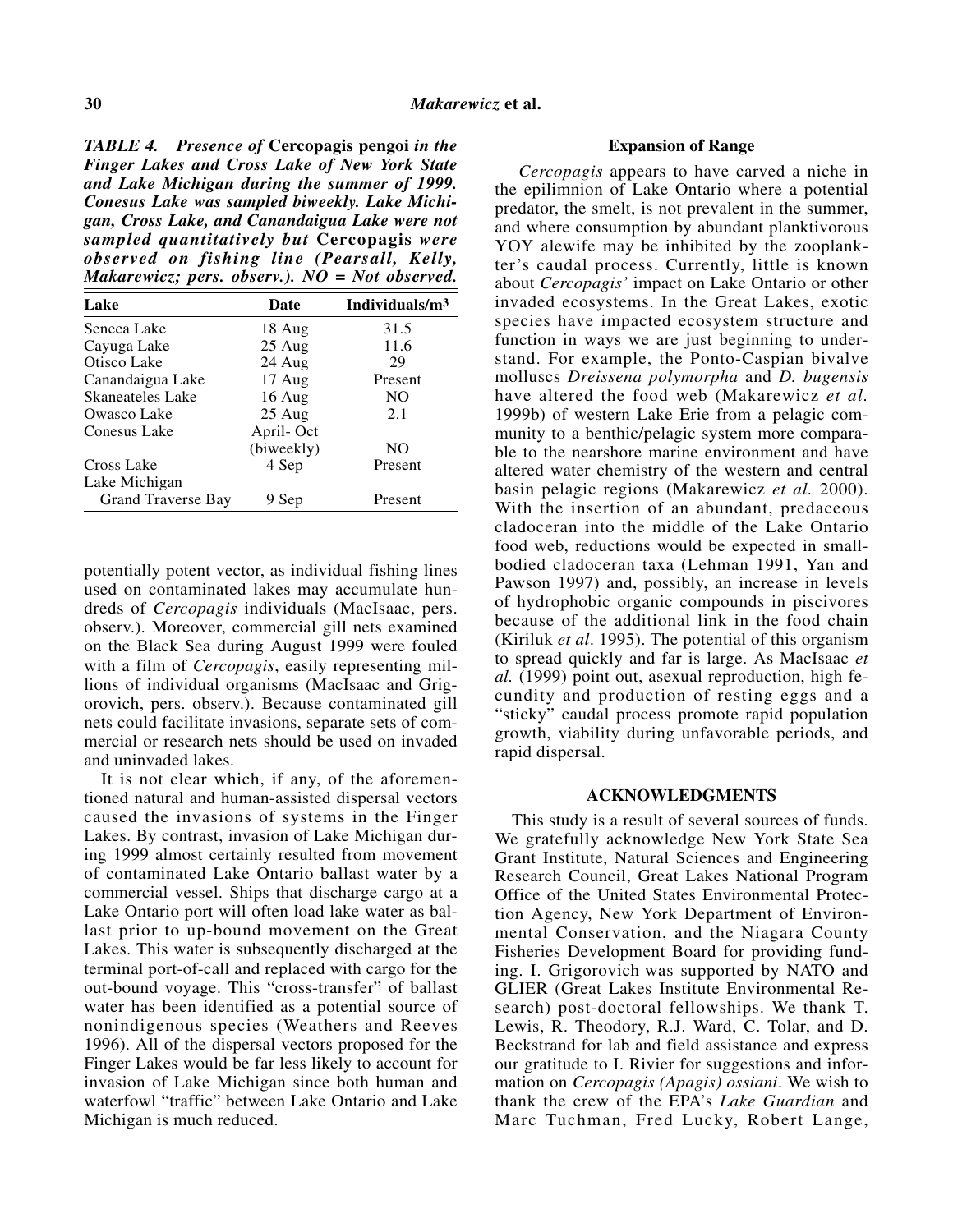Stephan LePan, and numerous others who made numerous contributions to the success of the research.

#### **REFERENCES**

- Barnhisel, D.R., and Harvey, H.A. 1995. Size-specific fish avoidance of the spined crustacean *Bythotrephes*: Field support for laboratory predictions. *Can. J. Fish. Aquat. Sci*. 52:768–775.
- Charalambidou, I.C., Ketelaars, H.A.M., and Santa-Maria, L. 2000. *Bythotrephes longimanus* (Crustacea: Onychopoda) resting eggs survive duck gut passage. *Hydrobiologia* (in press).
- Cohen, A.N., and Carlton, J.T. 1998. Accelerating invasion rate in a highly invaded estuary. *Science* 279:555–558.
- Colbourne, J.K., Crease, T.J., Weider, L.J., Hebert, P.D.N., Hobaek, A., and Dufresne, F. 1998. Phylogenetics and evolution of a circumarctic species complex (Cladocera: *Daphnia pulex*). *Biol. J. Linnean Soc*. 65:347–365.
- Coulas, R.A., MacIsaac, H.J., and Dunlop, W. 1998. Selective predation on an introduced zooplankter (*Bythotrephes cederstroemi*) by lake herring (*Coregonus artedi*) in Harp Lake, Ontario. *Freshwater Biol*. 40:343–355.
- Cristescu, M., Hebert, P.D.N., Witt, J., MacIsaac, H.J., and Grigorovich, I.A. 2001. An invasion history for *Cercopagis pengoi* based on mitochondrial gene sequences. *Limnol. Oceanogr*. 46:224–229.
- Giguere, L.A., St-Pierre, J.R., Bernier, B., Vezina, A., and Rondeau, J.G. 1989. Can we estimate the true weight of zooplankton samples after chemical preservation? *Can. J. Fish. Aquat. Sci.* 46:522–527.
- Gilbert, D. 1992. SeqApp version 1.9a. A multiple sequence editor for Macintosh computers. INTER-NET: http//fly.bio.indiana.edu.
- Grigorovich, I.A., MacIsaac, H.J., Rivier, I.K., Aladin, N.V., and Panov, V.E. 2000. Comparative biology of the predatory cladoceran *Cercopagis pengoi* from Lake Ontario, Baltic Sea and the Caspian Lake. *Arch. Hydrobiol*. 149:23–50.
- Johannsson, O. 1992. Life history and productivity of *Mysis relicta* in Lake Ontario. *J. Great Lakes Res*. 18:154–168.
- ———, and O'Gorman, R. 1991. Role of predation, food and temperature in structuring epilimnetic zooplankton populations in Lake Ontario: 1981–1986. *Trans. Am. Fish. Soc.* 120:192–209.
- Kiriluk, R.M., Servos, M.R., Whittle, M,D., Cabana, G, and Rasmussen, J.B. 1995. Using ratios of stable nitrogen and carbon isotopes to characterize the biomagnification of DDE, mirex, and PCB in a Lake Ontario pelagic food web. *Can. J. Fish. Aquat. Sci*. 52:2660–2674.
- Koapha, J. 1989. *Leptodora kindtii*: Seasonal population

abundance and food web interaction in Lake Ontario. M.S. thesis, Drake Memorial Library, SUNY Brockport, Brockport, NY.

- Krylov, P.I., Bychenkov, D.E., Panov, V.E., Rodionova, N.V., and Telesh, I.V. 1999. Distribution and seasonal dynamics of the Ponto-Caspian invader *Cercopagis pengoi* (Crustacea, Cladocera) in the Neva Estuary (Gulf of Finland). *Hydrobiologia* 393:227–232.
- Lampman, G.G., and Makarewicz, J.C. 1999. The phytoplankton zooplankton link in the Lake Ontario food web. *J. Great Lakes Res*. 25:239–249.
- Lehman, J.T. 1991. Causes and consequences of cladoceran dynamics in Lake Michigan: The phytoplankton zooplankton link*. J. Great Lakes Res*. 17:437–445.
- MacIsaac, H.J., Grigorovich, I.A., Hoyle, J.A., Yan, N.D., and Panov, V.E. 1999. Invasion of Lake Ontario by the Ponto-Caspian predatory cladoceran *Cercopagis pengoi*. *Can. J. Fish. Aquat. Sci*. 56:1–5.
- Maguire, Jr., B. 1963. The passive dispersal of small organisms and their colonization of isolated bodies of water. *Ecol. Monogr.* 33:161–185.
- Makarewicz, J.C., and Jones, H.D. 1990. Occurrence of *Bythotrephes cederstroemi* in Lake Ontario offshore waters. *J. Great Lakes Res*. 16:143–147.
- ———, Lewis, T.W., and Halbritter, H. 1999a. *Cercopagis*: A new exotic zooplankter to Lake Ontario. *Dreissena* 10:5–7.
- ———, Lewis, T.W., and Bertram, P. 1999b. Phytoplankton composition and biomass in the offshore waters of Lake Erie: pre- and post-*Dreissena* introduction (1983–1993). *J. Great Lakes Res*. 25:135–148.
- ———, Lewis, T.W., and Bertram, P. 2000. Changes in Lake Erie surface water quality: Pre- and post-*Dreissena* introduction. *J. Great Lakes Res.* 26:82–93.
- Markovskii, Y.M. 1954. Invertebrate fauna of the lower reaches of rivers of the Ukrainian SSR, condition of its existence and ways of use. 2. The Dnieper-Bug liman. Izdatelstvo Akad. Nauk Ukrainskoi SSR, Kiev, USSR (in Russian).
- Mills, E.L., O'Gorman, R., DeGisi, J., Heberger, R.F., and House, R.A. 1992. Food of the alewife (*Alosa pseudoharengus*) in Lake Ontario before and after establishment of *Bythotrephes cederstroemi*. *Can. J. Fish. Aquat. Sci*. 49:2009–2019.
- Mills, E.L., Leach, J.H., Carlton, J.T., and Secor, C.L. 1993. Exotic species in the Great Lakes: A history of biotic crises and anthropogenic introductions. *J. Great Lakes Res*. 19(1):1–54.
- Ojaveer, H. 1997. *Cercopagis pengoi* In Baltic Sea research network on ecology of marine invasions and introductions, INTERNET: http//www.ku.lt/nemo/ mainmemo.htm.
- $\Box$ , and Lumberg, A. 1995. On the role of *Cercopagis pengoi* (Ostroumov) in Parnu Bay and the NE part of the Gulf of Riga ecosystem. *Proc. Estonian Acad. Sci. Ecol*. 5 20–25.
- Owens, R.W., O'Gorman, R., Eckert, T.H., and Lantry,